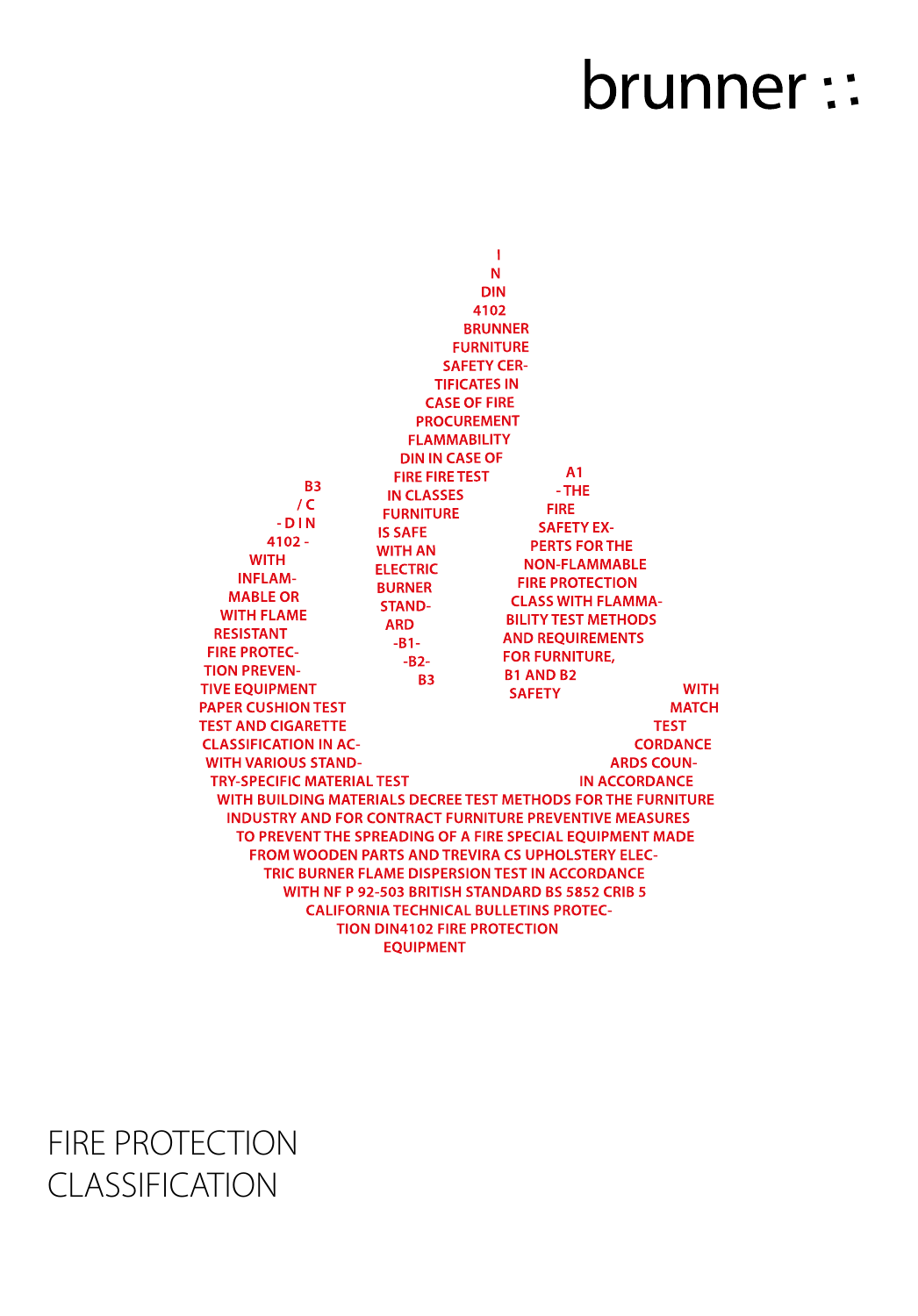## **BRUNNER PRODUCT RANGE.** CLASSIFICATION OF CHAIRS AND TABLES.

|                    |                                      |                                                                                                                                       |    |                 | Standards* |       |                  |                          |  |  |
|--------------------|--------------------------------------|---------------------------------------------------------------------------------------------------------------------------------------|----|-----------------|------------|-------|------------------|--------------------------|--|--|
|                    |                                      | <b>Components according to material</b>                                                                                               |    | <b>DIN 4102</b> |            |       | <b>DIN 66084</b> | <b>BS 5852</b><br>Crib 5 |  |  |
|                    |                                      |                                                                                                                                       | A2 | <b>B1</b>       | <b>B2</b>  | $P-a$ | $P-b$<br>P-c     |                          |  |  |
|                    |                                      | Chair with <b>plywood seating shell</b> , lacquered, not upholstered, with tubular steel/aluminium<br>frame                           |    |                 |            |       |                  |                          |  |  |
|                    |                                      | Chair with <b>plywood seating shell</b> , lacquered, not upholstered, with solid/bonded laminated<br>wood frame                       |    |                 |            |       |                  |                          |  |  |
|                    |                                      | Chair with <b>plywood seating shell</b> , lacquered, not upholstered, with <b>plastic frame</b>                                       |    |                 |            |       |                  |                          |  |  |
|                    |                                      | Chair with <b>plastic seating shell</b> , not upholstered, with <b>tubular steel/aluminium frame</b>                                  |    |                 |            |       |                  |                          |  |  |
|                    |                                      | Chair with <b>plastic seating shell</b> , not upholstered, with <b>solid/bonded laminated wood frame</b>                              |    |                 |            |       |                  |                          |  |  |
|                    | Without upholstery                   | Chair with <b>plastic seating shell</b> , not upholstered, with <b>plastic frame or as a monobloc</b>                                 |    |                 |            |       |                  |                          |  |  |
|                    |                                      | Chair with <b>plywood seat and back</b> , lacquered, not upholstered, with tubular steel/aluminium<br>frame                           |    |                 |            |       |                  |                          |  |  |
|                    |                                      | Chair with <b>plywood seat and back</b> , lacquered, not upholstered, with <b>solid/bonded laminated</b><br>wood frame                |    |                 |            |       |                  |                          |  |  |
|                    |                                      | Chair with plastic seat and back, not upholstered, with tubular steel/aluminium frame                                                 |    |                 |            |       |                  |                          |  |  |
|                    |                                      | Chair with plastic seat and back, not upholstered, with solid/bonded laminated wood frame                                             |    |                 |            |       |                  |                          |  |  |
|                    |                                      | Chair with <b>plywood seating shell</b> , lacquered or with HPL, with STANDARD PLUS upholstery, with<br>tubular steel/aluminium frame |    |                 |            |       |                  |                          |  |  |
|                    |                                      | Chair with <b>plywood seating shell</b> , lacquered, with STANDARD PLUS upholstery, with <b>solid/bonded</b><br>laminated wood frame  |    |                 |            |       |                  |                          |  |  |
|                    |                                      | Chair with <b>plastic seating shell</b> , with STANDARD PLUS upholstery, with tubular steel/aluminium<br>frame                        |    |                 |            |       |                  |                          |  |  |
| Chairs and seating |                                      | Chair with <b>plastic seating shell</b> , with STANDARD PLUS upholstery, with <b>solid/bonded laminated</b><br>wood frame             |    |                 |            |       |                  |                          |  |  |
|                    |                                      | Chair with <b>plastic seating shell</b> , with STANDARD PLUS upholstery, with <b>plastic frame</b>                                    |    |                 |            |       |                  |                          |  |  |
|                    |                                      | Chair with fully upholstered seating shell, with STANDARD PLUS upholstery, with tubular steel/<br>aluminium frame                     |    |                 |            |       |                  |                          |  |  |
|                    | pholstery (B1 fabric, standard foam) | Chair with fully upholstered seating shell, with STANDARD PLUS upholstery, with solid/bonded<br>laminated wood frame                  |    |                 |            |       |                  |                          |  |  |
|                    |                                      | Chair with <b>plywood seat and back</b> , lacquered, with STANDARD PLUS upholstery, with tubular steel/<br>aluminium frame            |    |                 |            |       |                  |                          |  |  |
|                    | STANDARD PLUS u                      | Chair with <b>plywood seat and back</b> , lacquered, with STANDARD PLUS upholstery, with solid/bonded<br>laminated wood frame         |    |                 |            |       |                  |                          |  |  |
|                    |                                      | Chair with <b>plastic seat and back</b> , with STANDARD PLUS upholstery, with <b>tubular steel/aluminium</b><br>frame                 |    |                 |            |       |                  |                          |  |  |
|                    |                                      | Chair with <b>plastic seat and back</b> , with STANDARD PLUS upholstery, with <b>solid/plywood frame</b>                              |    |                 |            |       |                  |                          |  |  |
|                    |                                      | Chair with fully upholstered seat and back, with STANDARD PLUS upholstery, with tubular steel/<br>aluminium frame                     |    |                 |            |       |                  |                          |  |  |
|                    | CMHR)                                | Chair with <b>plywood seating shell</b> , lacquered or with HPL, with EXTRA upholstery, with tubular<br>steel/aluminium frame         |    |                 |            |       |                  |                          |  |  |
|                    |                                      | Chair with <b>plywood seating shell</b> , lacquered, with EXTRA upholstery, with <b>solid/bonded</b><br>laminated wood frame          |    |                 |            |       |                  |                          |  |  |
|                    |                                      | Chair with <b>plastic seating shell</b> , with EXTRA upholstery, with <b>tubular steel/aluminium frame</b>                            |    |                 |            |       |                  |                          |  |  |
|                    | EXTRA upholstery (B1 fabric,         | Chair with <b>plywood seating shell</b> , lacquered, with EXTRA upholstery, with <b>plastic frame</b>                                 |    |                 |            |       |                  |                          |  |  |
|                    |                                      | Chair with <b>plastic seating shell</b> , lacquered, with EXTRA upholstery, with solid/bonded laminated<br>wood frame                 |    |                 |            |       |                  |                          |  |  |
|                    |                                      | Chair with <b>plastic seating shell</b> , lacquered, with EXTRA upholstery, with <b>plastic frame</b>                                 |    |                 |            |       |                  |                          |  |  |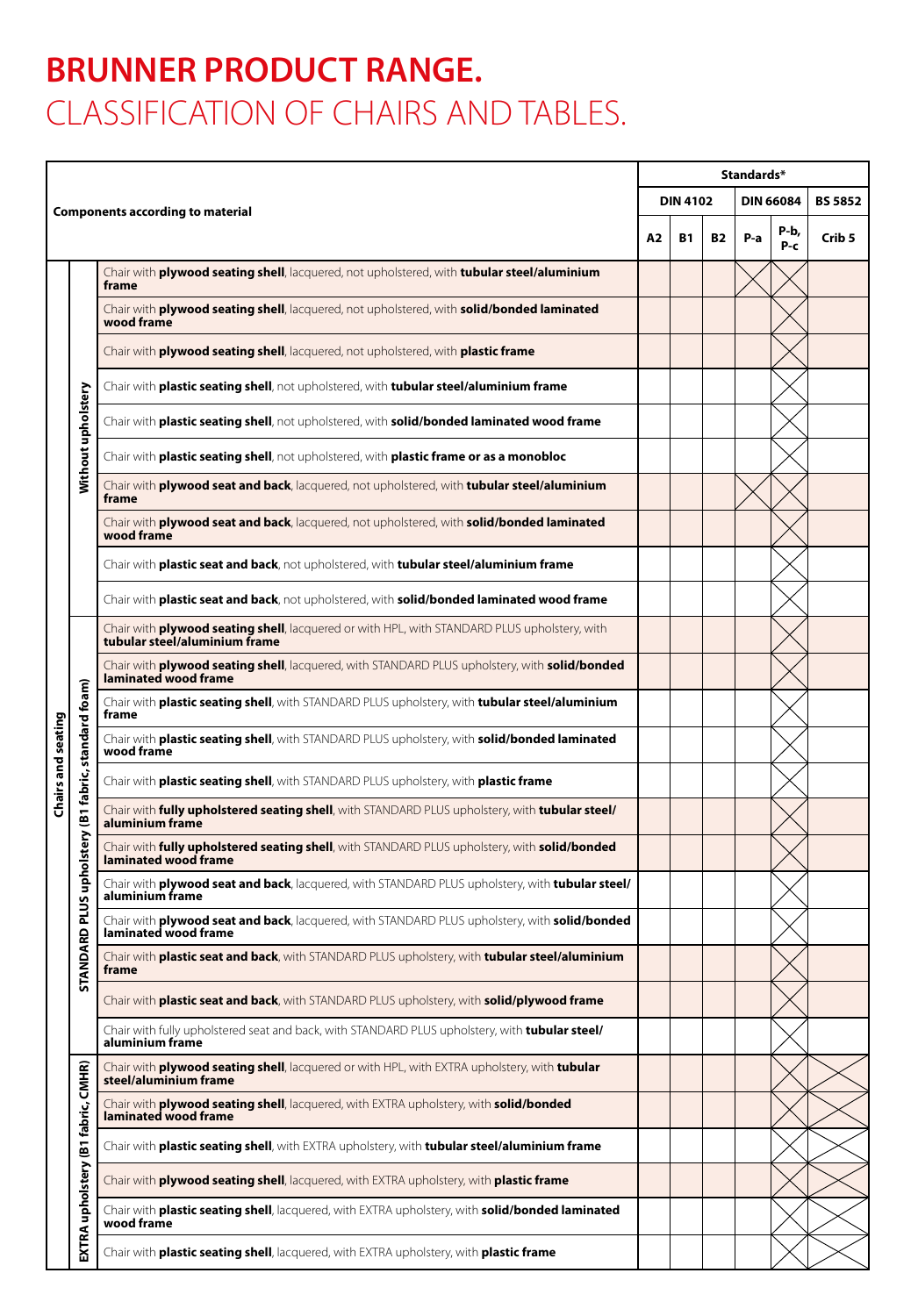| Product designs, example                                                                                                                                                                                              |
|-----------------------------------------------------------------------------------------------------------------------------------------------------------------------------------------------------------------------|
| A-Chair, fina, first place, first line, fox, tool 2                                                                                                                                                                   |
| fina wood                                                                                                                                                                                                             |
| A-Chair                                                                                                                                                                                                               |
| A-Chair, fina, fina bar, fox, tool 2, first place, first line                                                                                                                                                         |
| fina bar, fina wood                                                                                                                                                                                                   |
| A-Chair, twin                                                                                                                                                                                                         |
| linos, jump                                                                                                                                                                                                           |
| buena nova, opus, sonato                                                                                                                                                                                              |
| linos (optionally available in B1 quality (ULTRA))                                                                                                                                                                    |
| due                                                                                                                                                                                                                   |
| A-Chair, fina, fina bar, first place, first line, first class, fox, hero, milanoclassic, milanolight, plaza steel, prime, tool 2, verona, we_talk                                                                     |
| fina wood, plaza classic                                                                                                                                                                                              |
| A-Chair, fina, first place, first line, fox, tool 2                                                                                                                                                                   |
| fina wood                                                                                                                                                                                                             |
| A-Chair                                                                                                                                                                                                               |
| crona, crona bar, crona lounge, finalounge, finasoft, first place, first line, first class, fox, hero, milanolight, milanolight comfort, milanolounge, milanosoft, plaza steel, prime, ray, spira.sit, tool 2, verona |
| crona, crona lounge, fina club, fina wood, plaza classic, window                                                                                                                                                      |
| linos, jump                                                                                                                                                                                                           |
| buena nova, opus, sonato, taceo                                                                                                                                                                                       |
| linos, too, too 2.0                                                                                                                                                                                                   |
| due                                                                                                                                                                                                                   |
| alite, first choice, golf, linos, tempus                                                                                                                                                                              |
| A-Chair, fina, fina bar, first place, first line, first class, fox, hero, milanoclassic, milanolight, plaza steel, prime, tool 2, verona, we_talk                                                                     |
| fina wood, hoc, plaza classic                                                                                                                                                                                         |
| A-Chair, fina, first place, first line, fox, tool 2                                                                                                                                                                   |
| A-Chair                                                                                                                                                                                                               |
| fina wood                                                                                                                                                                                                             |
| A-Chair                                                                                                                                                                                                               |
|                                                                                                                                                                                                                       |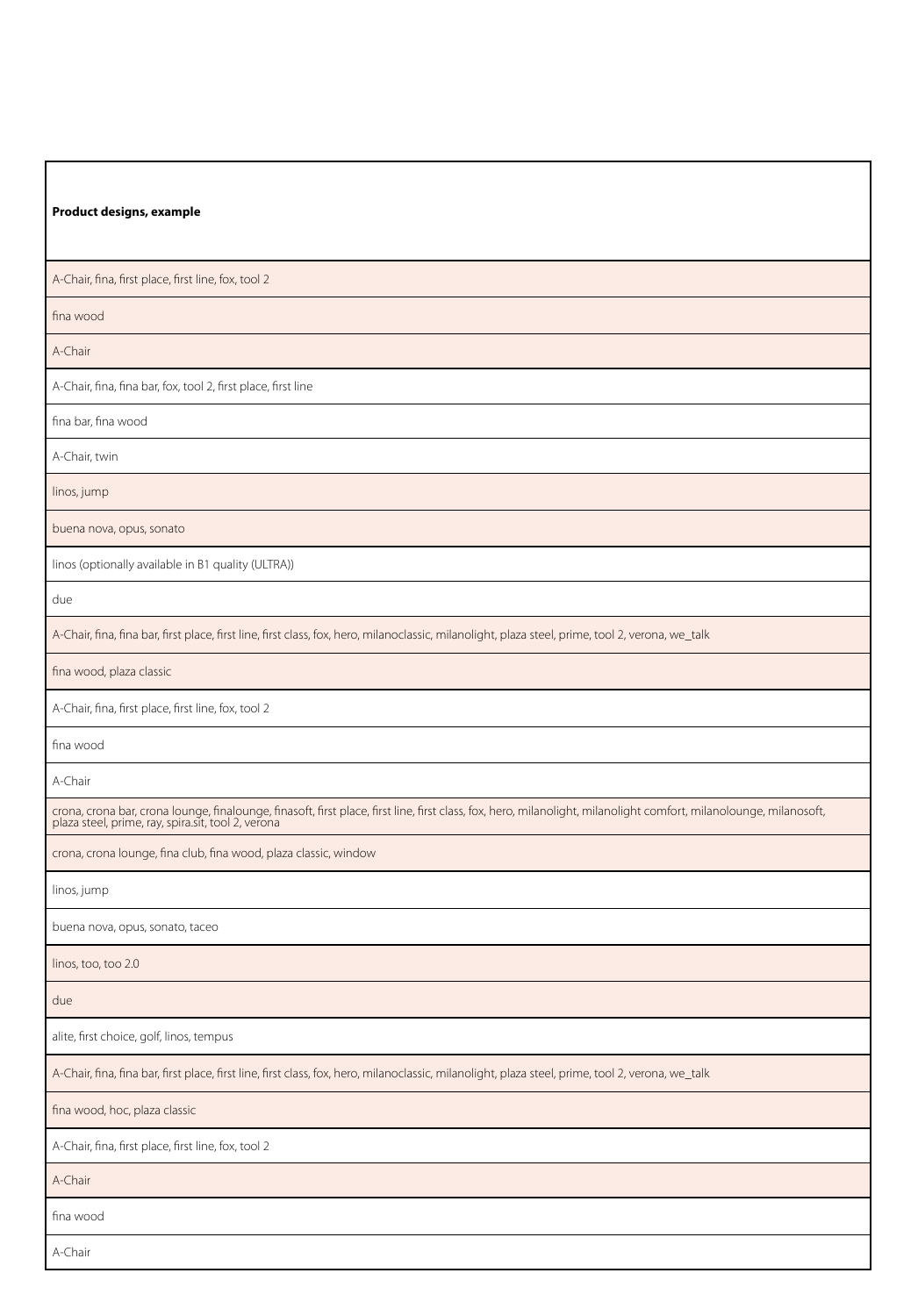## **BRUNNER PRODUCT RANGE.** CLASSIFICATION OF CHAIRS AND TABLES.

|                           |                                                | <b>Components according to material</b>                                                                                                                                |  |           | Standards*      |                  |             |                |  |  |
|---------------------------|------------------------------------------------|------------------------------------------------------------------------------------------------------------------------------------------------------------------------|--|-----------|-----------------|------------------|-------------|----------------|--|--|
|                           |                                                |                                                                                                                                                                        |  |           | <b>DIN 4102</b> | <b>DIN 66084</b> |             | <b>BS 5852</b> |  |  |
|                           |                                                |                                                                                                                                                                        |  | <b>B1</b> | <b>B2</b>       | P-a              | P-b,<br>P-c | Crib 5         |  |  |
|                           |                                                | Chair with <b>fully upholstered seating shell</b> , with EXTRA upholstery,<br>with tubular steel/aluminium frame                                                       |  |           |                 |                  |             |                |  |  |
|                           | CMHR)                                          | Chair with <b>fully upholstered seating shell</b> , lacquered, with EXTRA upholstery, with <b>solid/bonded laminated wood frame</b>                                    |  |           |                 |                  |             |                |  |  |
|                           | fabric,                                        | Chair with <b>plywood seat and back</b> , lacquered, with EXTRA upholstery,<br>with <b>tubular steel/aluminium frame</b>                                               |  |           |                 |                  |             |                |  |  |
|                           | $\mathbf{\tilde{e}}$                           | Chair with seat and back, lacquered, with EXTRA upholstery,<br>with solid/bonded laminated wood frame                                                                  |  |           |                 |                  |             |                |  |  |
|                           | upholstery                                     | Chair with <b>plastic seat and back</b> , with EXTRA upholstery, with <b>tubular steel/aluminium frame</b>                                                             |  |           |                 |                  |             |                |  |  |
|                           |                                                | Chair with <b>plastic seat and back</b> , with EXTRA upholstery, with <b>solid/plywood frame</b>                                                                       |  |           |                 |                  |             |                |  |  |
|                           | EXTRA                                          | Chair with <b>fully upholstered seat and back</b> , with EXTRA upholstery, with <b>tubular steel/aluminium frame</b>                                                   |  |           |                 |                  |             |                |  |  |
|                           |                                                | Chair with fully upholstered seat and back, with EXTRA upholstery, with solid/plywood frame                                                                            |  |           |                 |                  |             |                |  |  |
|                           |                                                | Chair with <b>plywood seating shell</b> , lacquered or with HPL, with ULTRA upholstery, with <b>tubular steel/aluminium frame</b>                                      |  |           |                 |                  |             |                |  |  |
| <b>Chairs and seating</b> | (B1 fabric, CMHR, flame-retard-<br>ant fabric) | Char with <b>plywood seating shell</b> , lacquered or with HPL, with ULTA upholstery,<br>with solid/bonded laminated wood frame                                        |  |           |                 |                  |             |                |  |  |
|                           |                                                | Chair with fully upholstered seating shell, with ULTRA upholstery, with tubular steel/<br>aluminium frame                                                              |  |           |                 |                  |             |                |  |  |
|                           |                                                | Chair with fully upholstered seating shell, lacquered, with ULTRA upholstery, with solid/bonded<br>laminated wood frame                                                |  |           |                 |                  |             |                |  |  |
|                           |                                                | Chair with <b>plywood seat and back</b> , lacquered, with ULTRA upholstery, with <b>tubular steel/</b><br>aluminium frame                                              |  |           |                 |                  |             |                |  |  |
|                           | upholstery                                     | Chair with <b>plywood seat and back</b> , lacquered, with ULTRA upholstery, with <b>solid/bonded</b><br>laminated wood frame                                           |  |           |                 |                  |             |                |  |  |
|                           |                                                | Chair with fully upholstered seat and back, with ULTRA upholstery, with tubular steel/<br>aluminium frame                                                              |  |           |                 |                  |             |                |  |  |
|                           | <b>ULTRA</b>                                   | Chair with <b>fully upholstered seat and back</b> , with ULTRA upholstery, with <b>solid/bonded</b>                                                                    |  |           |                 |                  |             |                |  |  |
|                           |                                                | Upholstered furniture with STANDARD PLUS upholstery                                                                                                                    |  |           |                 |                  |             |                |  |  |
|                           | stered<br>iture                                | Jpholstered furniture with EXTRA upholstery                                                                                                                            |  |           |                 |                  |             |                |  |  |
|                           | Uphols<br>furni                                | Upholstered furniture with ULTRA upholstery                                                                                                                            |  |           |                 |                  |             |                |  |  |
|                           |                                                | Waiting room furniture made from non-flammable materials                                                                                                               |  |           |                 |                  |             |                |  |  |
|                           |                                                | Contract table with HPL or veneer STANDARD, with a tubular steel/aluminium base                                                                                        |  |           |                 |                  |             |                |  |  |
|                           |                                                | Contract table with HPL or veneer STANDARD, with a solid/plywood base                                                                                                  |  |           |                 |                  |             |                |  |  |
|                           | Material mix                                   | Contract table, B1 support plate and flame-resistant HPL EXTRA or veneered (lacquered with B1<br>water-based lacquer), with <b>tubular steel/aluminium base</b>        |  |           |                 |                  |             |                |  |  |
| <b>Tables</b>             |                                                | Contract table, B1 support plate and flame-resistant HPL EXTRA or veneered (lacquered with B1 water-based lacquer), with <b>solid/bonded laminated wood frame base</b> |  |           |                 |                  |             |                |  |  |
|                           |                                                | Contract table solid core STANDARD                                                                                                                                     |  |           |                 |                  |             |                |  |  |
|                           | Pure material                                  | Contract table solid core EXTRA in B1 quality                                                                                                                          |  |           |                 |                  |             |                |  |  |
|                           |                                                | Contract table in steel, aluminium, partially glas                                                                                                                     |  |           |                 |                  |             |                |  |  |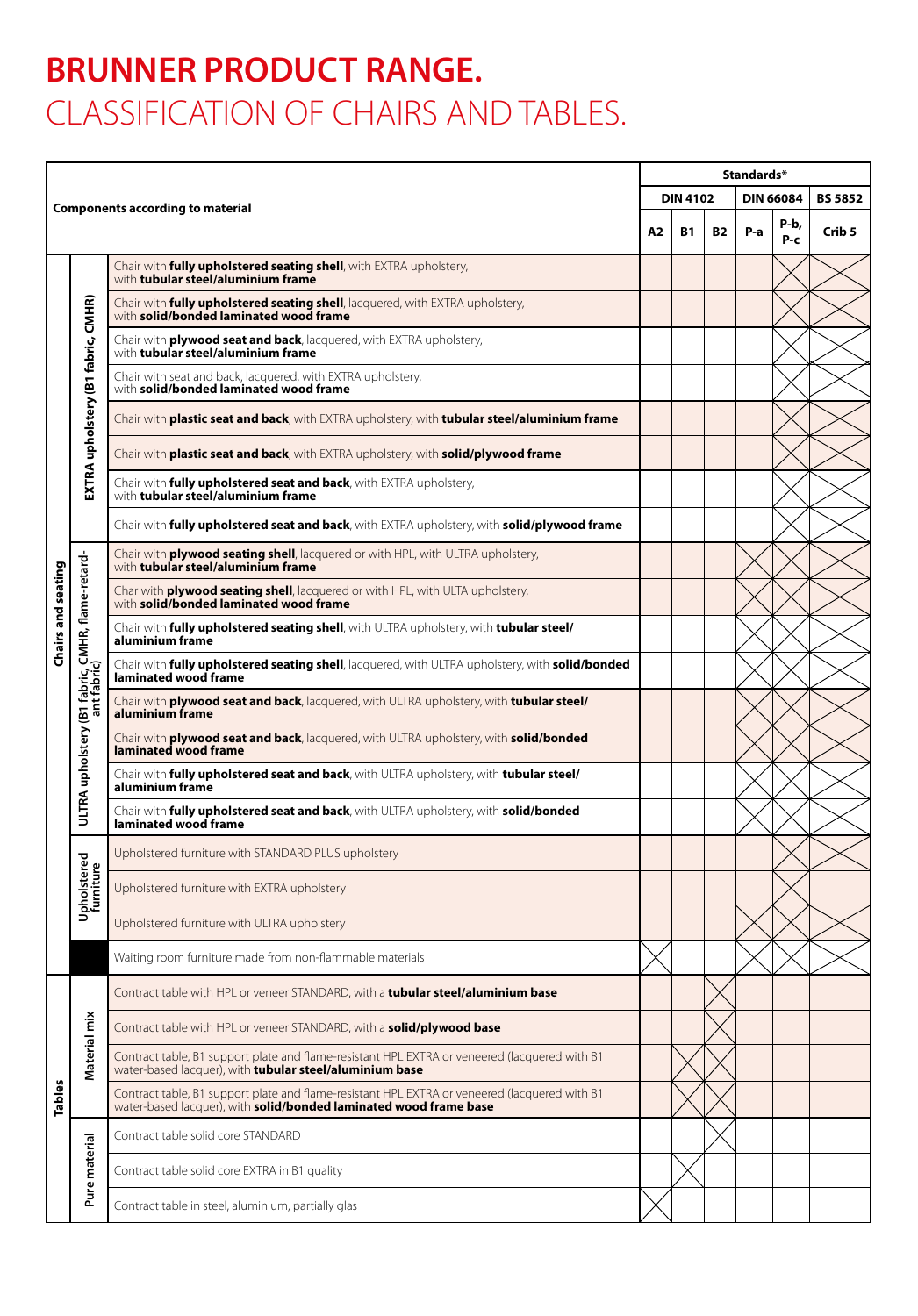| Product designs, example                                                                                                                                                                                                          |
|-----------------------------------------------------------------------------------------------------------------------------------------------------------------------------------------------------------------------------------|
| crona, crona bar, crona lounge, finalounge, finasoft, first place, first line, first class, fox, hero, milanolight, milanolight comfort, milanolounge, milanosoft, plaza<br>steel, prime, ray, spira.sit, tool 2, verona          |
| crona, crona lounge, fina club, fina wood, plaza classic, window                                                                                                                                                                  |
| jump, linos                                                                                                                                                                                                                       |
| buena nova, opus, sonato, taceo                                                                                                                                                                                                   |
| linos, too, too 2.0                                                                                                                                                                                                               |
| due                                                                                                                                                                                                                               |
| alite, first choice, golf, linos, taceo                                                                                                                                                                                           |
| opus, sonato, taceo                                                                                                                                                                                                               |
| A-Chair, fina, first place, first line, first class, fox, hero, milanoclassic, milanolight, plaza steel, prime, tool 2, verona, we_talk                                                                                           |
| fina wood, plaza classic                                                                                                                                                                                                          |
| finalounge, finasoft, first place, fox, hero, jump, milanoclassic, milanolight, milanolight comfort, milanolounge, plaza steel, prime, ray, spira.sit, tool 2, verona                                                             |
| fina wood, plaza classic, window                                                                                                                                                                                                  |
| jump, linos                                                                                                                                                                                                                       |
| buena nova, opus, sonato, taceo                                                                                                                                                                                                   |
| alite, first choice, golf, linos                                                                                                                                                                                                  |
| buena nova, opus, sonato, taceo                                                                                                                                                                                                   |
| banc, buena nova, collar, crona, dress, fina club, finasoft, finalounge, grato, havana, meet, plot, take, torras, window, wellano                                                                                                 |
| Upon request for banc, collar, crona, fina club, finalounge, grato, havana, meet, plot, take, torras, wellano                                                                                                                     |
| Upon request for banc, grato, havana, plot, take                                                                                                                                                                                  |
| take (seat and backrest in metal)                                                                                                                                                                                                 |
| A-Table, banc, basic, collar, crona lounge, cross, due, fina flex, fina conference, get up, grato, milanoclassic, milanolounge, pivot, plot, sleight, sleight ULTRA-<br>light, spira, state, torino, trust, we_meet, we_talk, 4la |
| collar, crona lounge, fina club, havana, hoc, sonato, window, 600.1600, 1900, taceo                                                                                                                                               |
| banc, basic, collar, crona lounge, cross, due, fina conference (6921/1, 6966/0), get up, grato, havana, milanoclassic, milanolounge, pivot, plot, sleight, sleight<br>ULTRAlight, spira, state, torino, trust, we_meet, 4last, 4l |
| collar, crona lounge, fina club, havana, hoc, sonato, window, 600.1600, 1900, taceo                                                                                                                                               |
| 3040, 3042                                                                                                                                                                                                                        |
| 3040, 3042                                                                                                                                                                                                                        |
| finalounge                                                                                                                                                                                                                        |

\*Statements about the burning behaviour are based exclusively on empirical values with comparable, previously tested combinations of materials. Since the burning behaviour of upholstery composites can vary, deviations with respect to the classification are possible. Test certificates are available for selected products upon request.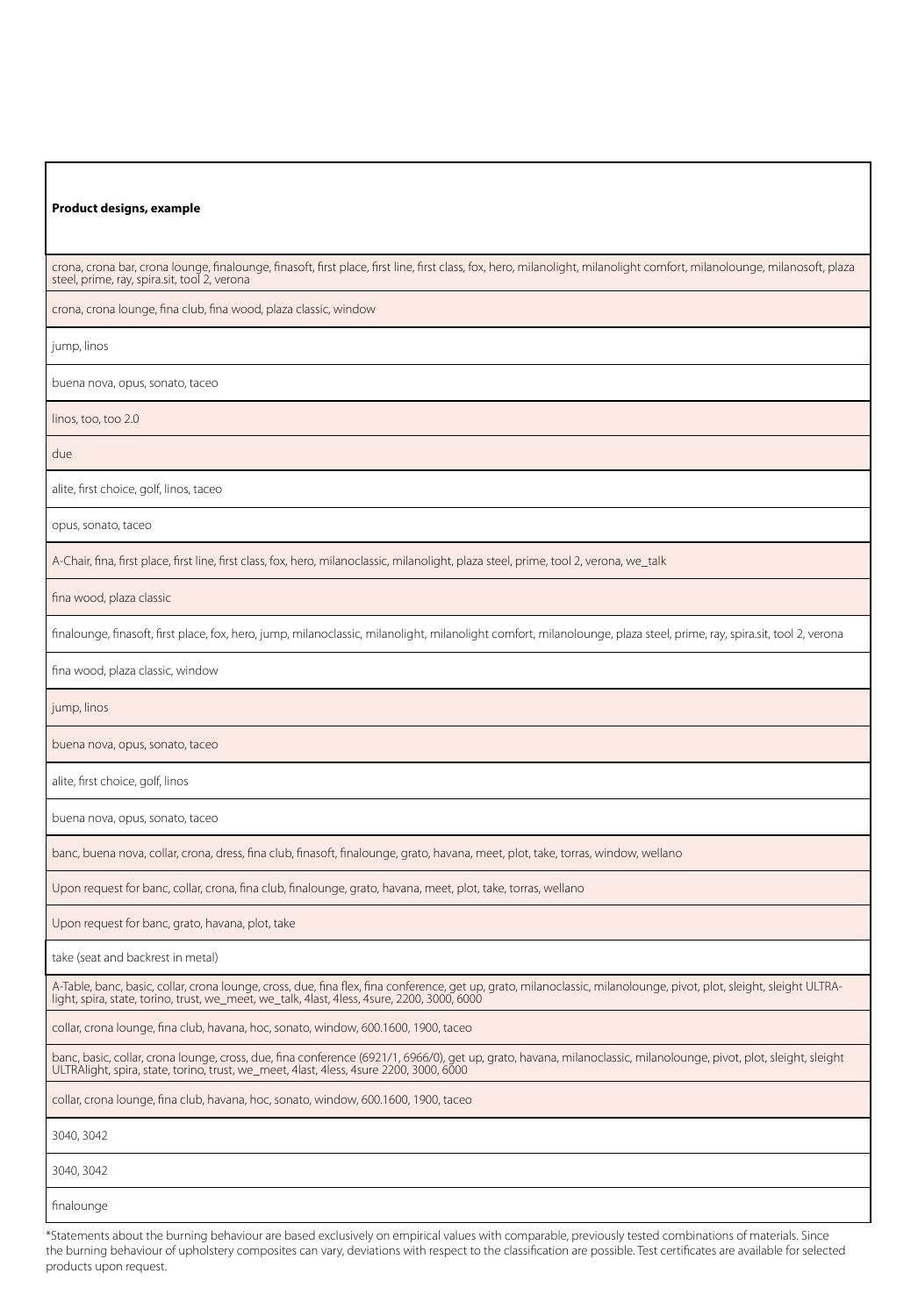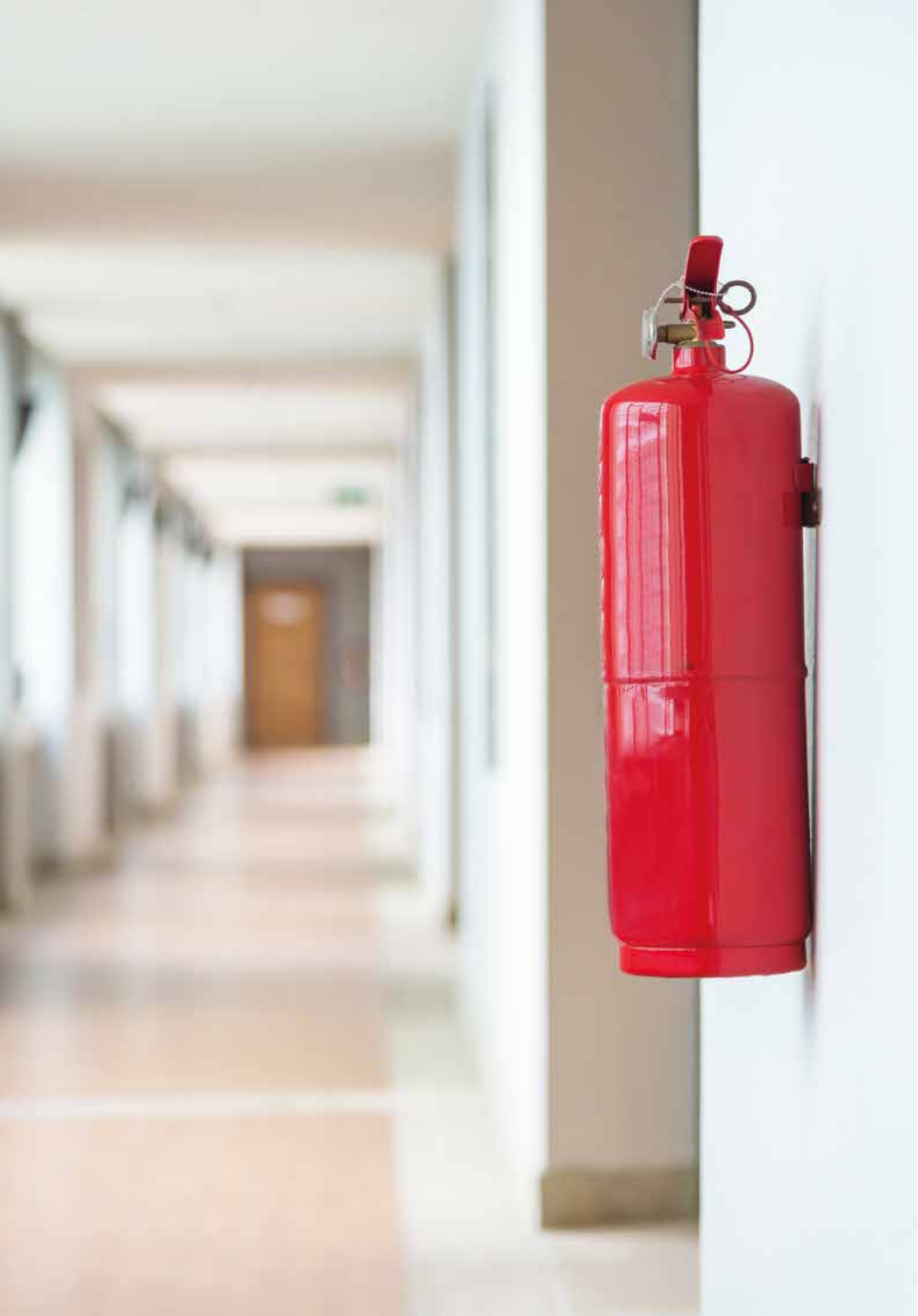### **Note**

For details, prices, terms and conditions, refer to the current price list. We reserve the right to make technical changes, errors and colour variations without prior notice. The aforementioned fire protection requirements are provided exclusively as example cases. The fire protection requirements for the building and the interior can vary depending on the project. Therefore, the furniture must be coordinated and tested in a project-specific manner in terms of equipment and in accordance with the building requirements on an individual basis. Some models are displayed as special versions that are subject to additional costs. Wood is a natural product. We exclusively use high-quality beech wood from sustainable forestry for our line of furniture. Despite our careful selection of wood, there may be variations in colour. Differences in colour and structure do not constitute grounds for complaint, but are an expression of the individual character of furniture made from wood.

### Imprint

Photography: WeStudio, shutterstock.com

Design: Kerstin Lamprecht and Hanne Haaf, Brunner GmbH Text: Michael Hauser and Hanne Haaf, Brunner GmbH

Printing:

Werbedruck GmbH Horst Schreckhase, Spangenberg, Germany